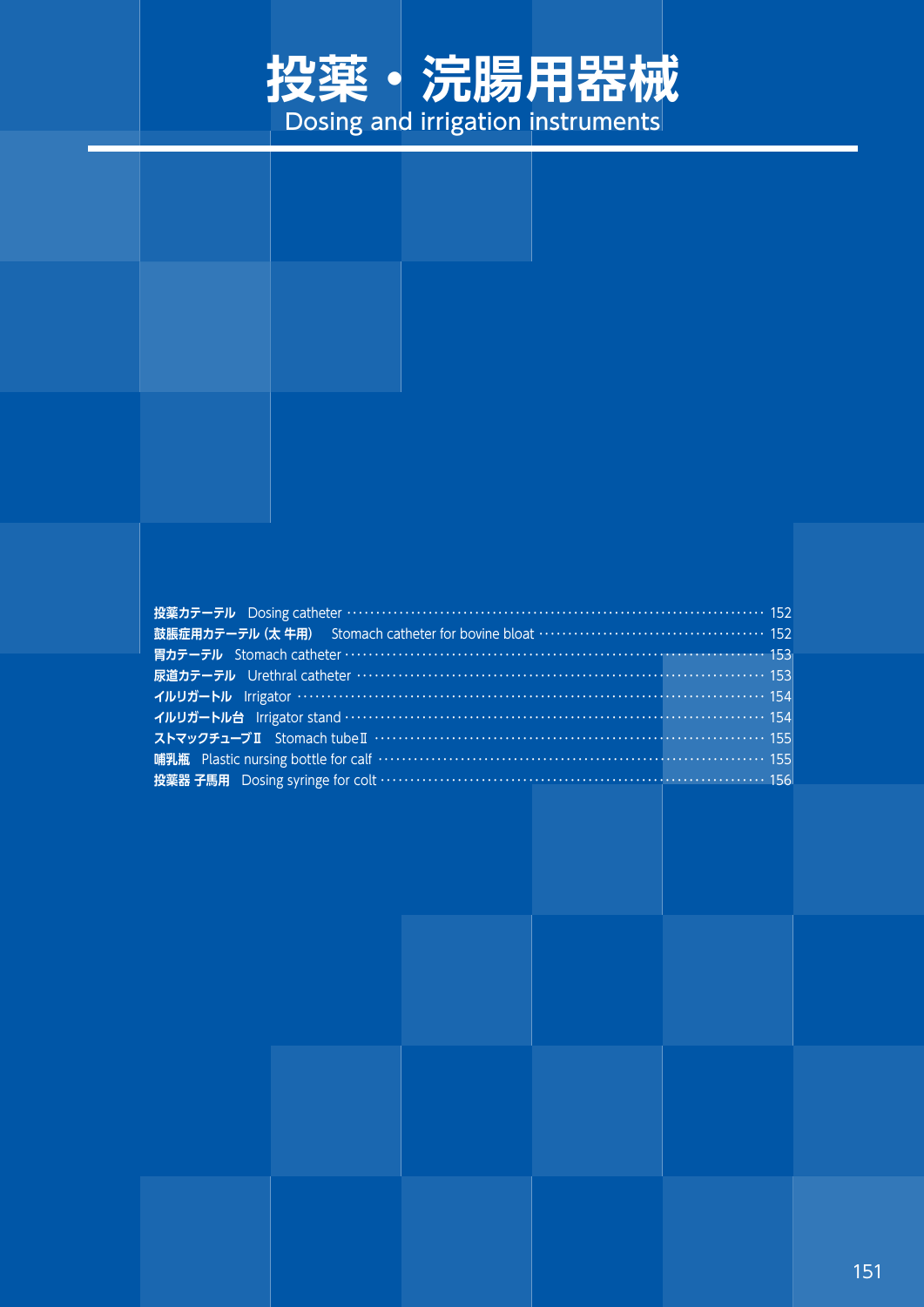

Dosing catheter

牛、馬用の経鼻投薬に使用するカテーテルで、鼻孔内から挿入 し薬液はガートル等を使用して送液します。

Dosing catheter for cattle and horse. Insert it from nostril to apply liquid medicine.





| Material          |                                                                                      | Natural rubber            |
|-------------------|--------------------------------------------------------------------------------------|---------------------------|
| 材質                | 天然ゴム                                                                                 |                           |
| サイズ<br>Size       | $\phi$ 12.5×1,300mm (内径: $\phi$ 6.5mm)<br>$\phi$ 12.5×1,300mm (Inside: $\phi$ 6.5mm) |                           |
| 型式<br><b>Type</b> | 中、横穴<br>Medium/side hole                                                             | 中、先穴<br>Medium/point hole |
| コード番号<br>Code No. | 10005000                                                                             | 10008000                  |



## **◆動物用一般医療機器 鼓脹症用カテーテル(太 牛用)**

Stomach catheter for bovine bloat

牛の第1胃(急性鼓脹症)に使用するカテーテルで、 鼻孔内から挿入して使用します。先端形状は横穴(2 穴)式です。

Catheter for the treatment of rumen (acute bloat) of cattle. To be inserted from nostril. Two side holes in the end of catheter.



| コード番号<br>Code No. | 10010000                               |
|-------------------|----------------------------------------|
| サイズ               | $\phi$ 14×2,000mm (内径: $\phi$ 7mm)     |
| Size              | $\phi$ 14×2,000mm (inside: $\phi$ 7mm) |
| 材質                | 天然ゴム                                   |
| Material          | Natural rubber                         |

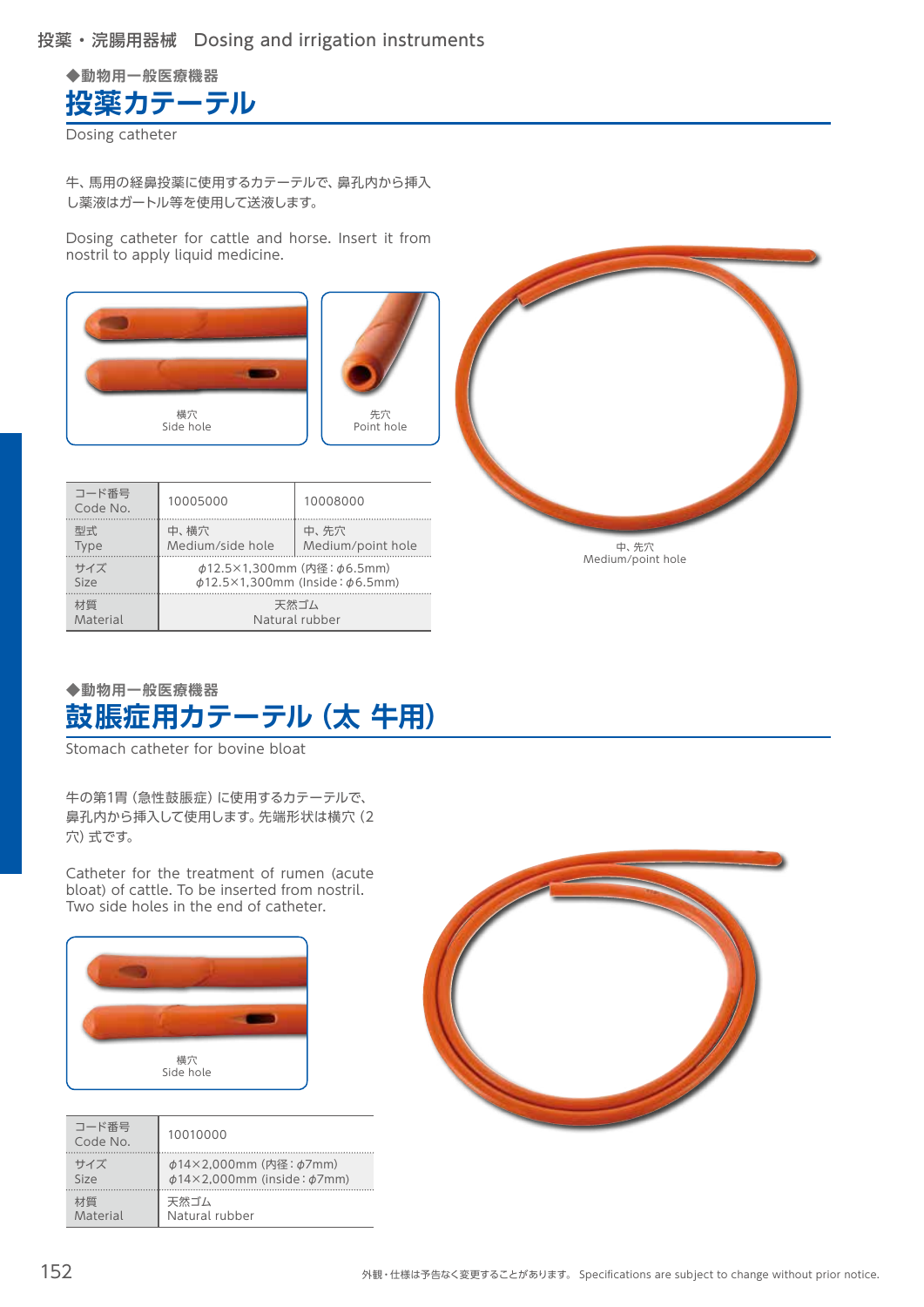

Stomach catheter

急性胃拡張等、胃の内容物排出や胃洗浄に使用し ます。

For gastric evacuation or lavage due to acute gastric dilatation, etc.

| コード番号<br>Code No. | 10012000                               |
|-------------------|----------------------------------------|
| サイズ               | φ22×2,000mm (内径: φ6mm)                 |
| Size              | $\phi$ 22×2,000mm (inside: $\phi$ 6mm) |
| 材質                | 天然ゴム                                   |
| Material          | Natural rubber                         |





Urethral catheter

牛、馬の尿閉、尿結石、膀胱洗浄、尿検査の採尿等に使用します。

For bladder stones treatment, bladder washing and urine collection, etc. for cattle and horse.



| コード番号<br>Code No. | 10020000                                                               | 10021000                                                                   |
|-------------------|------------------------------------------------------------------------|----------------------------------------------------------------------------|
| サイズ<br>Size       | $\phi$ 7×900mm (内径: $\phi$ 4mm)<br>$\phi$ 7×900mm (inside: $\phi$ 4mm) | $\phi$ 7×1,500mm (内径: $\phi$ 4mm)<br>$\phi$ 7×1,500mm (inside: $\phi$ 4mm) |
| 材質<br>Material    |                                                                        | 天然ゴム<br>Natural rubber                                                     |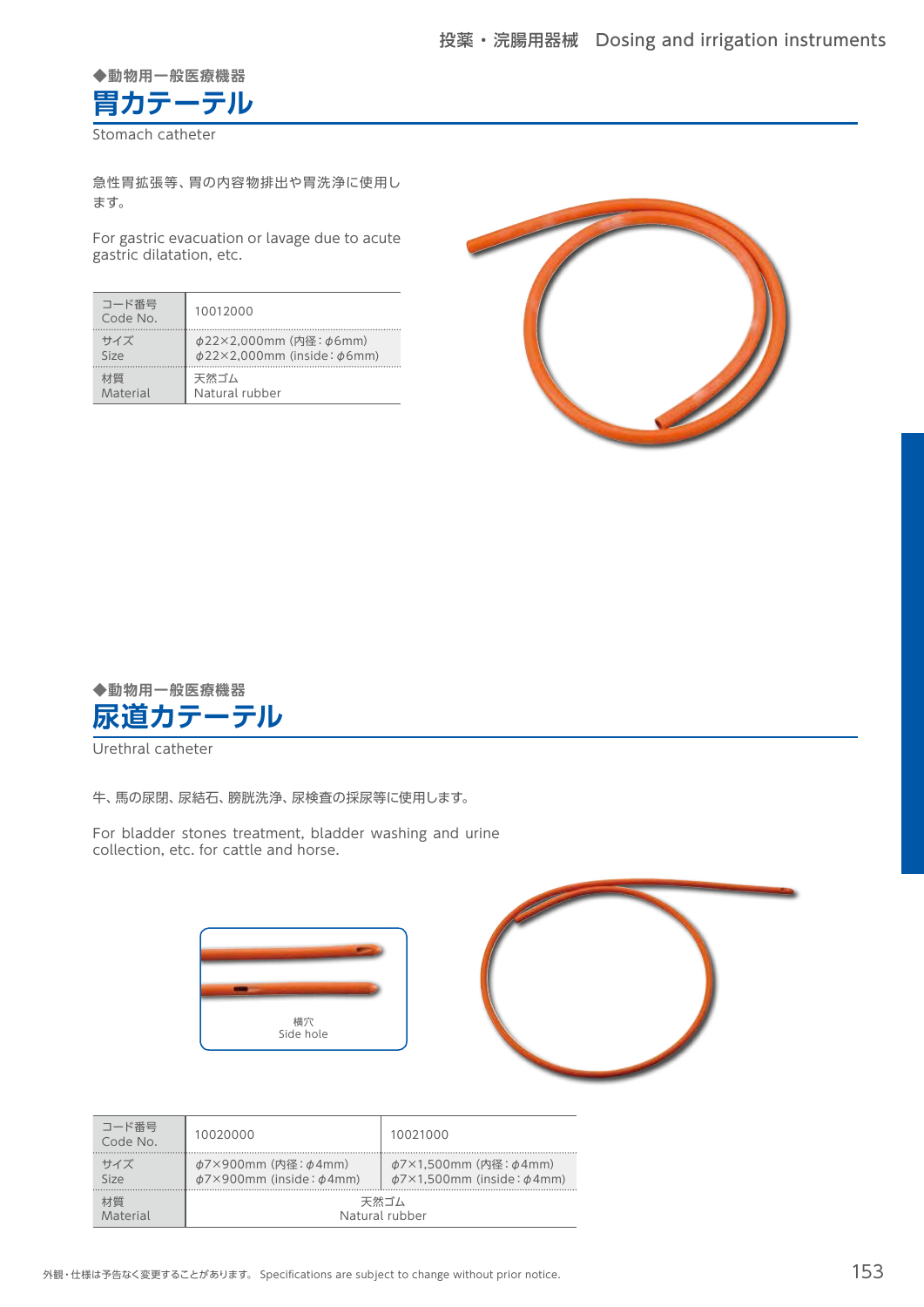**◆動物用一般医療機器 イルリガートル**

**Irrigator** 

リンゲル液、生理食塩水の点滴、洗浄液を大量に送液する場 合、カテーテル等に接続して使用します。

For irrigation of Ringer solution, physiological saline, etc.

| コード番号<br>Code No.  | 10035000             | 10036000                                                       |
|--------------------|----------------------|----------------------------------------------------------------|
| サイズ<br>Size        | 樹脂製 2L<br>Plastic 21 | 樹脂製 1L<br>Plastic 1L                                           |
| 構成.<br>Composition |                      | 本体 シリコン管1.5m ピンチコック<br>Main unit Silicone tube 1.5m Pinch cock |

#### **別売部品 Option**

| コード番号<br>Code No. | 10037000           | 10038000   |
|-------------------|--------------------|------------|
| 型式                | シリコン管 1.5m         | ピンチコック     |
| Tvpe              | Silicone tube 1.5m | Pinch cock |



**イルリガートル台**

Irrigator stand

イルリガートル、輸液バック等を2個吊り下げるため に使用します。伸縮式でキャスターが付属している ため、移動も簡単です。

Hung two irrigators, or infusion bags, etc. Casters provided. Height adjustable.

| コード番号<br>Code No. | 10040000              |
|-------------------|-----------------------|
| サイズ               | 高さ1,200~1,800mm       |
| Size              | $H:1,200\sim1,800$ mm |
| 質量                | 約4kg                  |
| Weight            | 4kg approx.           |

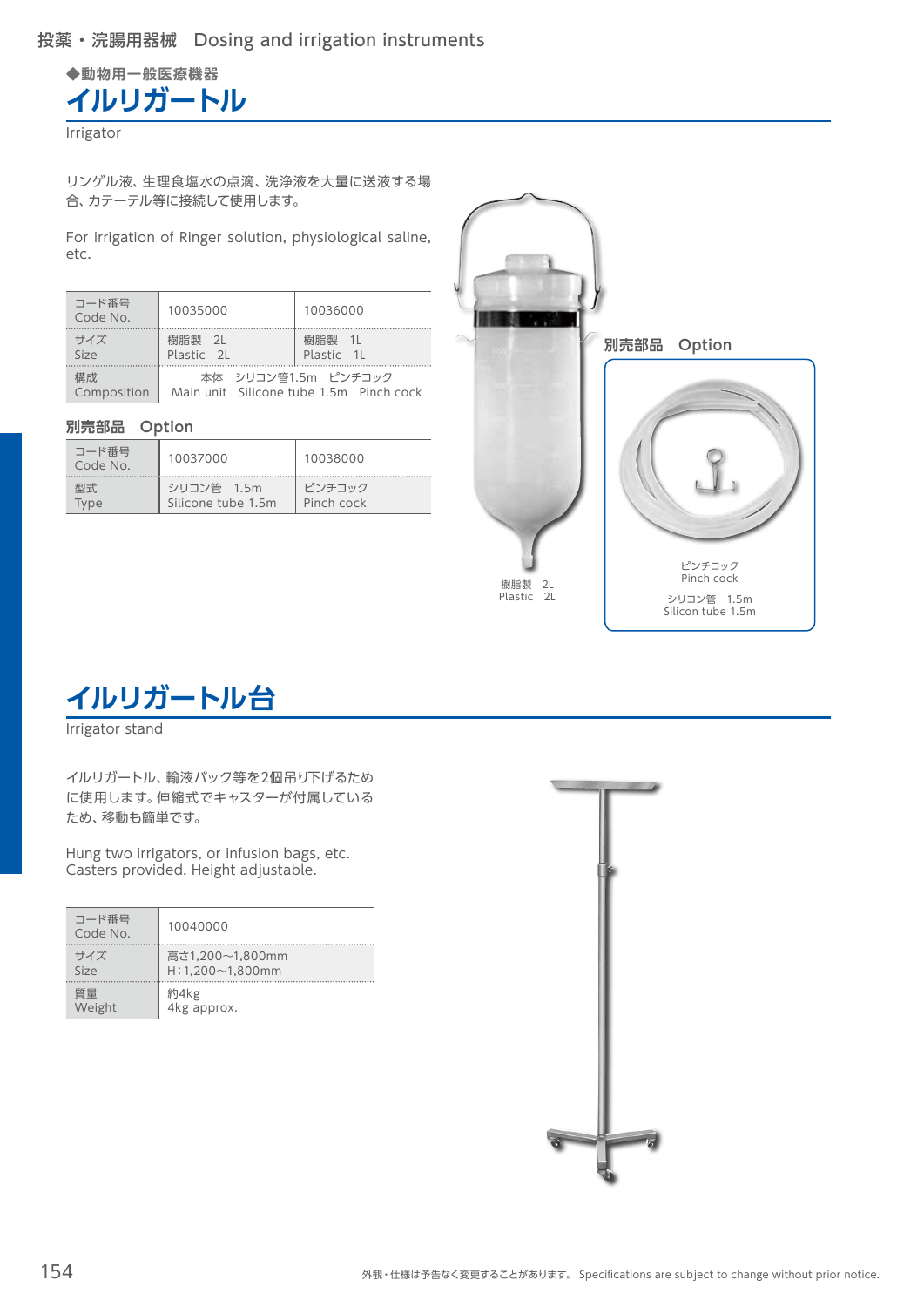#### **◆動物用一般医療機器**

# **ストマックチューブⅡ**

Stomach tubeⅡ

子牛への初乳・補液・薬剤等の経口投与が簡単確実にできま す。液送管と継ぎ管がワンタッチで接続できるようになり、従 来品と比較して使い勝手が向上しました。

For oral intake of fluid feeding and medicine for calf. Improved efficiency with easy connection of tubes.

| コード番号<br>Code No.  | 10070000                                                                                                                             |
|--------------------|--------------------------------------------------------------------------------------------------------------------------------------|
| 構成.<br>Composition | 薬液バック (液送管付属)<br>投与管 (継ぎ管付属)<br>チューブコック 接続具<br>Fluid vessel Fluid tube<br>Dosing tube                                                |
| サイズ<br>Size        | チューブ:1.650mm (投与管:420mm)<br>薬液バック:550×210mm (容量: 2L)<br>Tube: 1,650mm (Dosing tube: 420mm)<br>Fluid vessel: 550×210mm (Capacity: 2L) |
| 質量<br>Weight       | 約220g<br>220g approx.                                                                                                                |



#### **別売部品 Option**





## **別売部品 Option**

| コード番号<br>Code No. | 10070001       | 10070002    | 10070003   | 10070004      |
|-------------------|----------------|-------------|------------|---------------|
| 型式.               | 薬液バック          | 投与管         | チューブコック    | 接続具           |
| Type              | Fluid vessel   | Dosing tube | Tube cock  | Connector     |
| 材質                | 塩化ビニール         | ポリプロピレン     | ポリアセタール    | ポリカーボネート      |
| Material          | Vinyl chloride | PP          | Polyacetal | Polycarbonate |

# **哺乳瓶**

Plastic nursing bottle for calf

ポリエチレン瓶にゴム乳首がついています。子牛の補乳、補液 等に使用します。

Rubber nipple provided. For nursing of calves with milk, etc.

| コード番号<br>Code No. | 10050100                                    |
|-------------------|---------------------------------------------|
| 構成.               | 哺乳瓶 (容量2L) 乳首                               |
| Composition       | Bottle (Capacity2L) Nipple                  |
| サイズ               | φ125×350mm (乳首: φ22×90mm)                   |
| Size              | $\phi$ 125×350mm (Nipple: $\phi$ 22×90mm)   |
| 質量<br>Weight      | 190 <sub>g</sub>                            |
| 材質                | 容器:ポリエチレン 乳首:天然ゴム                           |
| Material          | Bottle: Polyethylene Nipple: Natural rubber |

#### **別売部品 Option**

| コード番号<br>Code No. | 10050101 |
|-------------------|----------|
| 型式                | 哺乳瓶用乳首   |
| <b>Type</b>       | Nipple   |



**別売部品 Option**